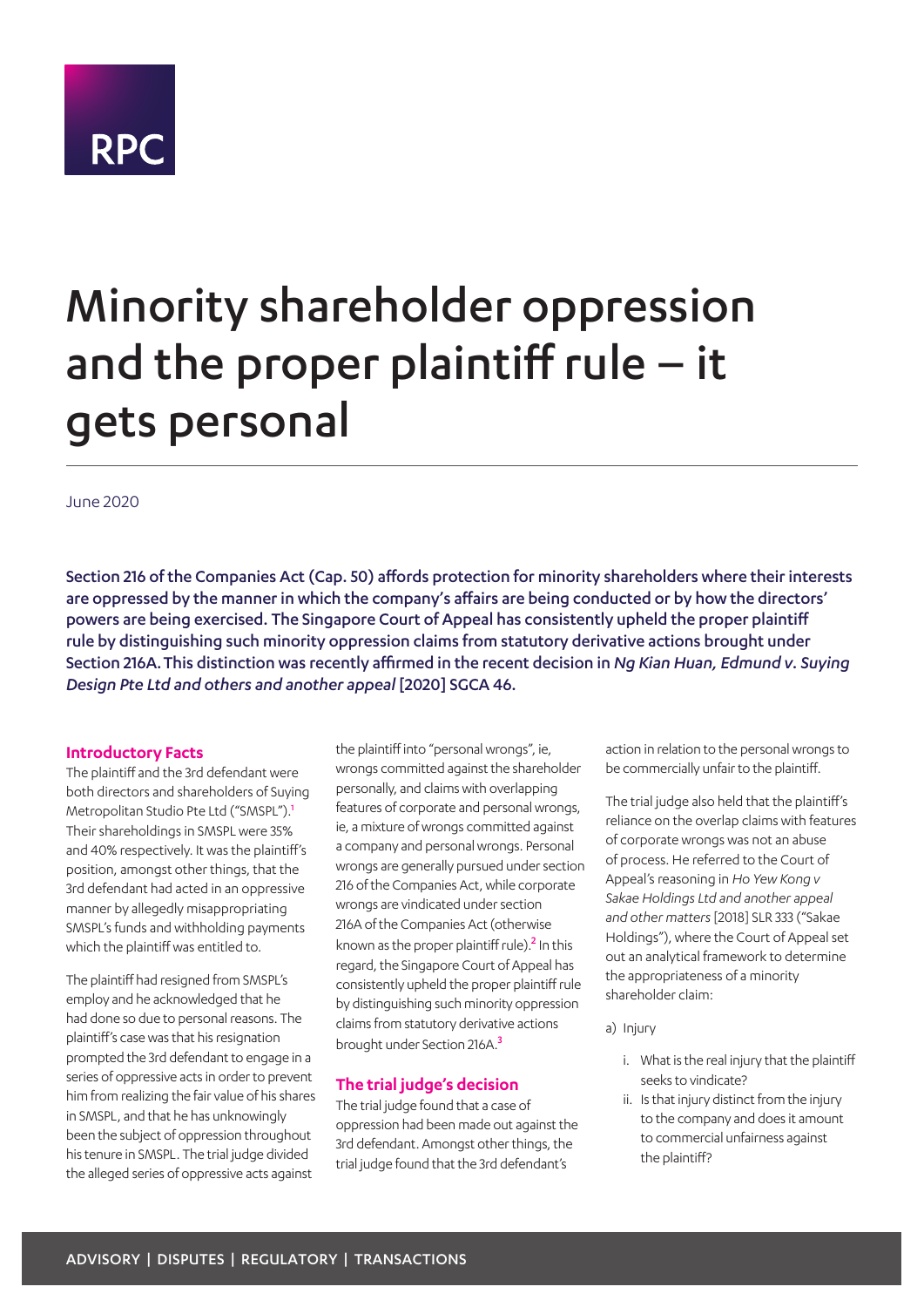b) Remedy

- i. What is the essential remedy that is being sought and is it a remedy that meaningfully vindicates the real injury that the plaintiff has suffered?
- ii. Is it a remedy that can only be obtained under section 216 (eg, a winding-up order or a share buyout order) and not under section 216A of the Companies Act?

The trial judge reasoned that the injury which the plaintiff sought to vindicate was that to his investment in SMSPL. In the same vein, the overlap claims concerning the 3rd defendant's misappropriation of SMSPL's were breaches of the plaintiff's legitimate expectation as a shareholder of SMSPL that funds would not be siphoned away, which in turn had a direct impact on his interests in SMSPL.

#### **Decision of the Court of Appeal**

The Court of Appeal observed that the alleged oppressive acts must be viewed in light of the commercial relationship between the parties and the expectations they were entitled to hold at the material time. Having considered each claim of alleged personal wrongdoing against the plaintiff, the Court of Appeal found that these claims, when considered cumulatively, did not establish oppression.

In relation to the non-personal oppression claims, ie, the overlap claims, the Court of Appeal found that, while the plaintiff may have been entitled to expect that SMSPL's funds would not be siphoned away, the breach of this expectation did not in itself constitute a distinct injury under section 216 of the Companies Act. Any such wrongdoing was one done to the company, and should

have been pursued under a different cause of action such as a derivative action under section 216A of the Companies Act.

The trial judge's orders in respect of the plaintiff's claim for minority oppression were therefore set aside.

# **Observations by the Court of Appeal**

The Court of Appeal emphasised the distinction between "corporate wrongs" and "personal wrongs". As mentioned above, Section 216 of the Companies Act was intended for minority shareholders to pursue personal wrongs ("Minority Oppression Claim"), while pursuant to the proper plaintiff rule, the company was the proper party to vindicate corporate wrongs.

The Court of Appeal reiterated its view in *Ng Kek Wee v. Sim City Technology*  [2014] 4 SLR 723 that "*it would be an abuse of process to allow an essentially corporate wrong to be pursued under s 216.*"<sup>4</sup> If a minority shareholder wished to vindicate corporate wrongs, its recourse would be to commence a derivative action under Section 216A of the Companies Act ("Statutory Derivative Action").

The following observations were also made:

- **•** A corollary to the proper plaintiff rule is the no reflective loss principle - Where a minority shareholder's loss merely reflects the company's loss, the company is the proper party to recover that loss provided that the company is able to enforce its rights
- **•** For instance, where a company's assets are allegedly misappropriated, a minority shareholder cannot commence a Minority Oppression Claim simply by the fact that the value

of its shareholding has decreased due to the misappropriation. The loss to the minority shareholder (ie, the diminution of share value) is a reflection to the loss to the company

- **•** A director's breach of fiduciary duties is a corporate wrong and the proper plaintiff would *prima facie* be the company
- **•** A Minority Oppression Claim can only be used to vindicate personal wrongs, and not corporate wrongs. It is irrelevant if the relief sought in a Minority Oppression Claim can be drafted such that there is no overlap between what is recovered by the minority shareholder and the company
- **•** The main issue to be determined in a Minority Oppression Claim is "*whether the plaintiff shareholder is relying on unlawful conduct and conduct that constitutes commercial unfairness to found his claim of oppression*".<sup>5</sup> The question of whether or not there was commercial unfairness depends on the legitimate expectations of the minority shareholder in every case. A minority shareholder cannot rely on a Minority Oppression Claim simply because he unilaterally wishes to withdraw from his investment
- **•** There will be cases involving "overlapping wrongs", ie, circumstances which could plausibly be categorized as both corporate wrongs and personal wrongs. The Court of Appeal emphasised that in such cases, the minority shareholder (in maintaining a Minority Oppression Claim) would be required to prove that: (a) it suffered an injury due to the overlapping wrong which is distinct from that suffered by the company; and (b) the distinct injury amounted to commercial unfairness against the minority shareholder.